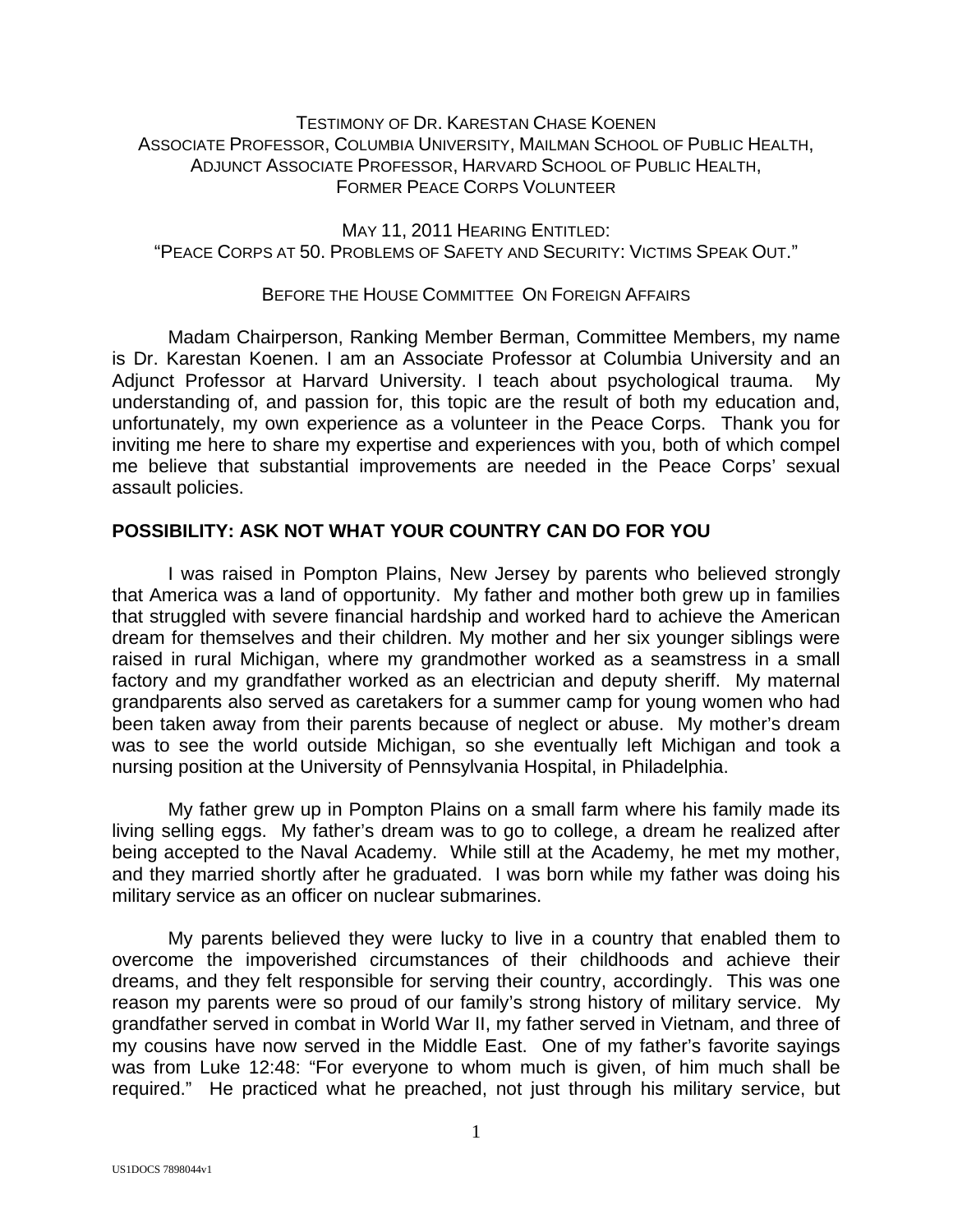through consistent engagement in other public service. Despite a demanding profession and a busy family life, he made time to serve in local government with a particular focus on improving public education. My parents sense of obligation and gratitude toward this country led them to instill in me and my siblings a deep commitment to public service.

 It was with this upbringing that I entered Wellesley College in 1986. I was determined to use my skills and intellect in a profession that would help others. This determination was reinforced at Wellesley, where the motto is "non ministrari sed ministrare": not to be ministered unto but to minister. This emphasis on public service is reflected in the careers of many of Wellesley's most famous graduates, including Hillary Rodham Clinton. And, the sentiment in John F. Kennedy's inaugural address in 1961: "Ask not what your country can do for you – ask what you can do for your country," was still alive and well at Wellesley when I was there.

 Thus, I pursued a major in economics and a minor in African history, intending to pursue a career as a development economist focused on sub-Saharan Africa. I had always dreamed of becoming a Peace Corps Volunteer in Africa. I applied to the Peace Corps during my senior year at Wellesley and was waiting to be accepted when I graduated. So, after graduation, I took a job as a research assistant in the Developing Economies division of the Federal Reserve Bank in New York. My plan was to quit my job at the Federal Reserve Bank as soon as I was accepted to the Peace Corps—which I did, when I was 22 years old.

#### **NIGER: THE WORLD'S POOREST COUNTRY**

 The Peace Corps assigned me to Niger, a country I had never heard of before I received my invitation letter. I soon learned that Niger had been ranked by the World Health Organization as the poorest country on earth. One out of every four children in Niger died before their first birthday of easily preventable disease, such as dysentery. One in every sixteen women died in childbirth. In fact, the average life expectancy was just 42 years. Moreover, Niger had almost no basic infrastructure and, except for uranium, no natural resources. I was one of several volunteers who were part of a new program aimed at working with women to improve their economic conditions and thereby improve the health and well-being of their children.

# **TRAINING: THE FAILURE TO PREPARE AND PROTECT**

 In June 1991, the Peace Corps sent me to Washington, D.C. for three days of pre-country training. I then went to Niger, where we received eleven weeks of additional training before being placed in our villages. The in-country training occurred in a compound on the outskirts of Niamey, the capital of Niger. One week, most of us left the training site to stay in villages with current volunteers, as preparation for our own village placements. During that time, several men broke into the training site, assaulting two male volunteers and raping a female volunteer who had remained behind. The victims were my bunkmates.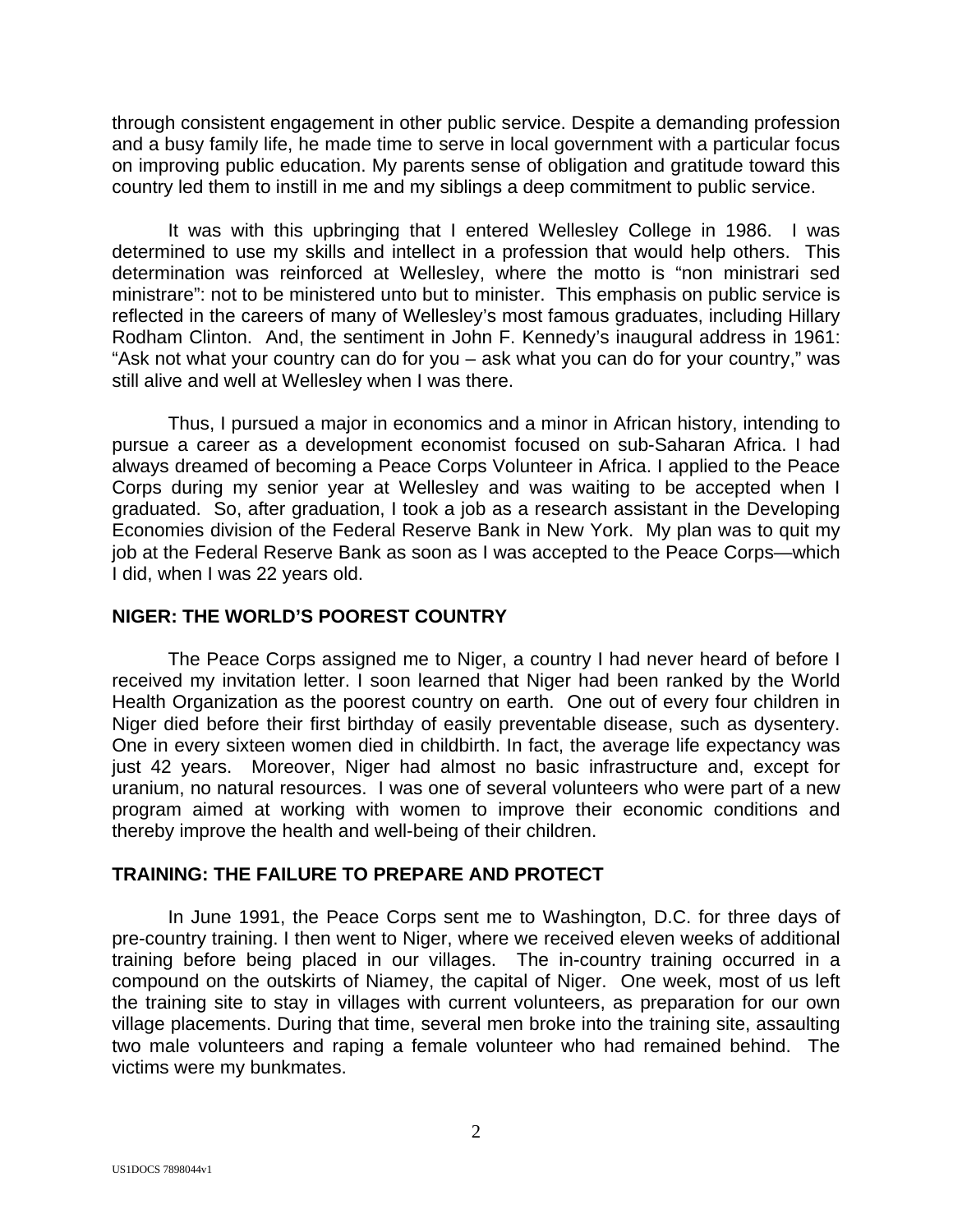The perpetrators also robbed us. Those of us who had been visiting volunteer villages were informed of the break-in when we returned to Niamey. In my journal, I wrote about the volunteers' reactions to the assaults and robbery. We felt violated. Our sense of safety had been shattered. Several of us reported having nightmares and feeling constantly on guard. At the same time, many of us felt guilty about having any personal reactions, since we had not experienced the horrors of rape and assault that our friends had suffered.

 Stepping back, as a mental health professional who specializes in psychological trauma, I can see that what the other volunteers and I experienced—while clearly not has horrifying as the rape and direct assaults—was a traumatic event that should have been addressed by the Peace Corps. Our 'home' was violated, our bunkmates assaulted, and our possessions stolen. The Peace Corps staff showed no recognition of our psychological needs whatsoever. In fact, any vulnerability we felt was dismissed. For example, I recall telling our site director that I didn't feel safe and being told that I was making too much of what happened and that crime was much rarer in Niger than the United States. I also recall the Peace Corps staff instructing us not to tell our families what had happened. This instruction was reflected in a letter I sent home to my family during this time, in which I mentioned being robbed of some valuables, but nothing else.

 The staffs' instructions to calm down and keep quiet were the only training we received on how to respond to an assault. Despite the fact that serious crimes had occurred in the training compound, we did not receive any information or training on how to recognize or handle threats, increase our safety, prevent assaults, or report them, should they occur.

### **VILLAGE: FALSE SENSE OF SECURITY**

 Following the in-country training I was assigned to a large village on the southern tip of Niger, near the border of Benin. I was fortunate in my assignment for many reasons. My village was large and had resources—such as a health clinic and a market—and the southern tip of Niger receives more rainfall, so water was fairly plentiful. I settled into my mud house in the compound of a local family and adjusted to the absence of electricity and running water: living circumstances typical to volunteers in Niger. Due to the heat, which sometimes reached 120 degrees, many of the volunteers and villagers spent most of our time outside. We even slept outside.

 Although I was often harassed by local men, I never questioned my safety in my village. This was, in part, due to the fact that my village chief made it clear to everyone that I was under his protection. For example, I had to pass a security check point to get into a larger town nearby. Every time I passed the check point, the security guard would ask me to get off my motorcycle and make lewd comments about my body. I mentioned this to my chief once, and it never happened again.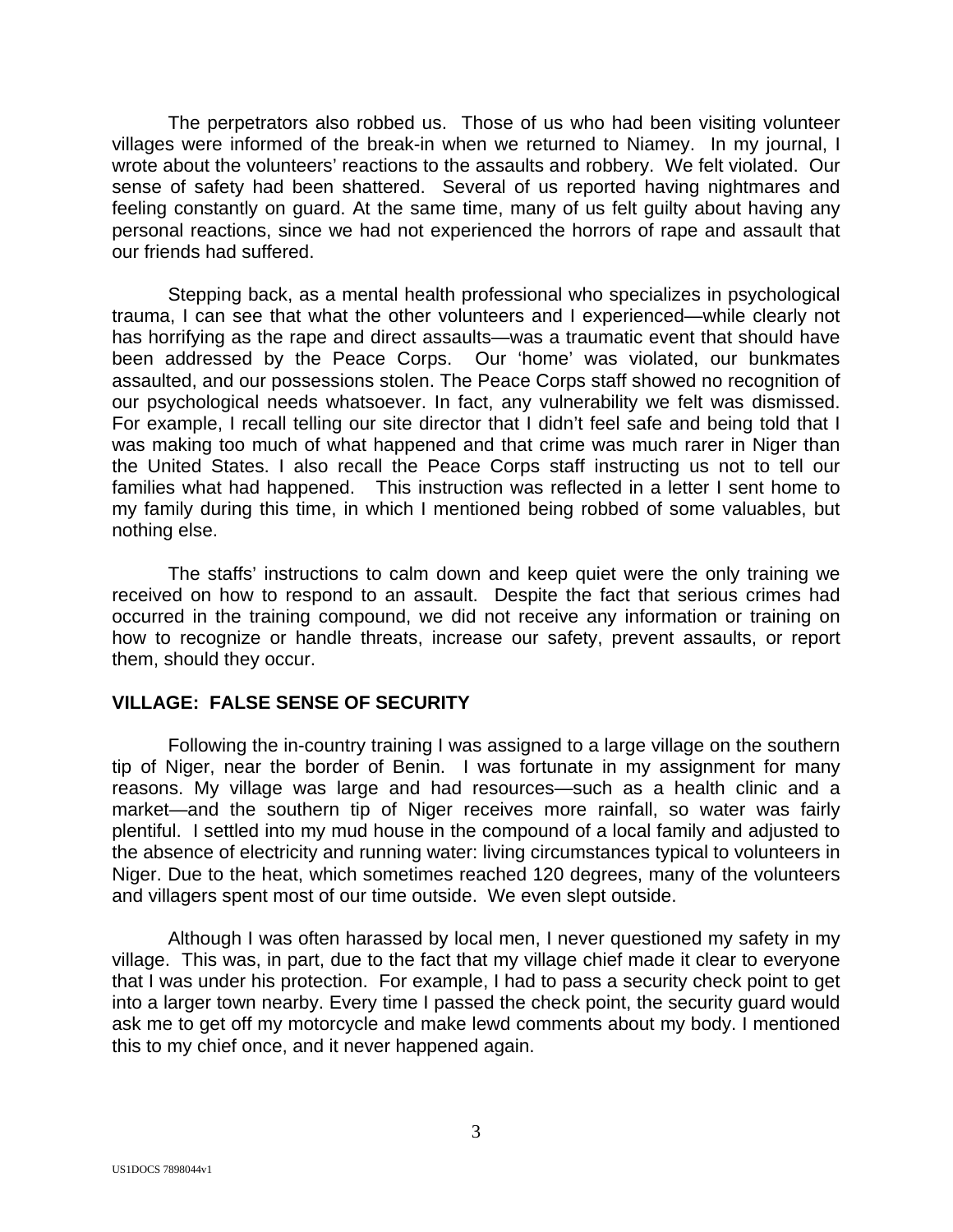#### **RAPE**

 In December 1991, my sister and mother came to visit me in Niger. After my mother left, my sister stayed with me through Christmas. She planned to leave after New Years Day. We decided to travel for the holidays and received permission to do so from the Peace Corps' head office. We went to Agadez, a city in the Sahara desert. We arrived in Agadez at 6am on December 24th. We stayed at the home of another volunteer (whom I will call A), who left that Thursday, December 26th, to go to Niamey for the New Year.

 My attacker, whom I will call P, was an acquaintance of A. We had met him previously while in the market with A. We all had tea with P and his friends, and my sister and I spoke with them about buying jewelry. This was the extent of our acquaintance prior to the day I was raped.

**\*\*\***Friday December 27, 1991, I was sleeping when P (my attacker) knocked on A's concession door at approximately 9am. A had left the day before so my sister and I were staying at A's house alone. My sister was awake so she answered the door. I heard their voices and thought it might be P but I was too tired to get up and had no interest in seeing him. They were outside the door of the house talking for a few minutes but I couldn't hear what was said. My sister came in and told me P was waiting outside. She told me he wanted to see me. I told her to tell him I was sleeping and that we would come by the store later. She went outside and I assume she told him what I said. She came back and told me that he insisted on seeing me now.

 I got up reluctantly and wrapped the large thick grey wool blanket I was sleeping with around me. I had been sleeping in long white shorts and a grey sleeveless tee shirt. The blanket was large and covered my legs and shoulders.

 I went outside and sat in the chair next to P. He was wearing a long beige coat with a belt. His collar was up. He had his head wrapped in the typical Wodaabe desert headdress. After I sat down outside, my sister went inside the house. For the next few minutes we talked about the Wodaabe beauty pageant, his fiancé, his American friends, my "husband" (I had taken up the habit of telling Nigerian men I was married and wore a wedding band) and my village. He asked where my sister was and I told him she was inside. During our conversation, he grabbed my hand. I pulled it back – feeling uncomfortable and pulled my blanket tighter around me. He touched my shoulder with his right hand and told me how nice I was. He told me he and his friends had waited outside A's house until midnight the night before. My sister and I had gotten a ride back to A's from friends at about 12:30 am. I was feeling increasingly uncomfortable so I told him I had things to do but that I would come by his store later. He insisted that he wanted to stay and talk.

<sup>4</sup>  $\overline{1}$ The following account is taken verbatim from the official statement I wrote for the Peace Corps when I returned to Washington, D.C., following the rape.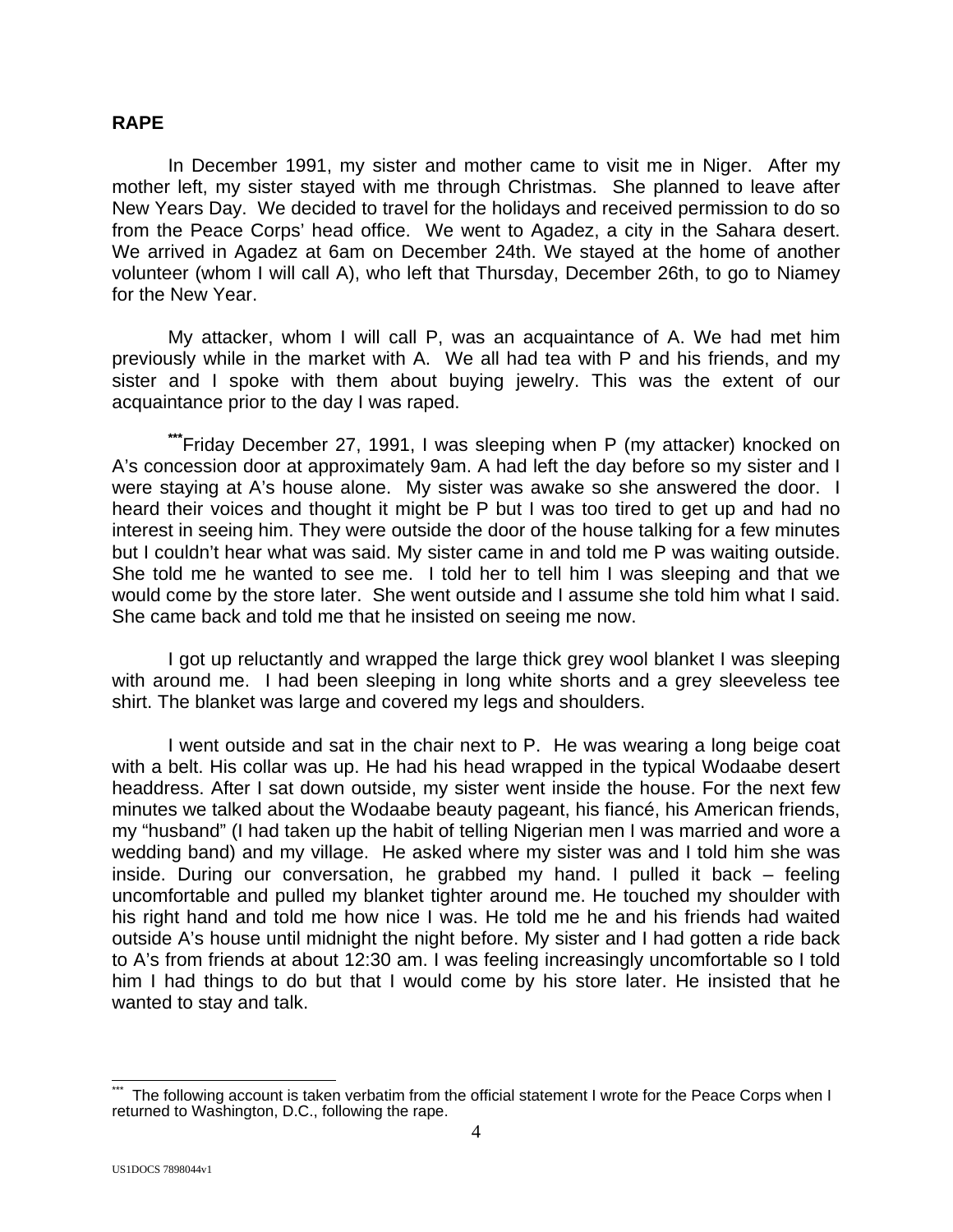At some point during our conversation, P's friend knocked on the concession door. I answered the door. He came inside and said he wanted to see my sister. I called her and she came out to speak to him. P's friend had given her 2 necklaces the day before which she was considering purchasing. She had decided to buy them for 3500 CFA. We didn't have any change in the house so he suggested that my sister go back to the store with him to get change. As they were leaving, I said to my sister "Come back soon, I don't want to be alone with P for long."

 P and I talked about exchanging addresses. I went inside to get a paper and pen and he came in after me. I went to the table to get paper (the table is immediately on your left hand side as you walk in the house). He grabbed my left hand and said in French "Come let's go inside" and began pulling me toward the bedroom. I said no and shook my head pulling away. He grabbed me and kissed me. I pushed him away and started toward the door. He grabbed my arm and dragged me over to the bench in the living room. I struggled, said no and was trying to think of what to do to get rid of him. He pushed me down onto the bench. I was struggling to get him off me by pushing against his chest but he was very forceful and much stronger than me. I tried harder and harder to push him off and started kicking. But he used his knees and right hand to hold me down. I remember thinking, "Oh my God he is going to rape me." I kept saying no and kept trying to push him off. He told me to take off my shorts. I kept struggling and screamed no, but he ripped my shorts and underwear and raped me. The pain was searing. I had been a virgin.

 He got up immediately then and went to the bathroom. I sat up and sat there on the bench stunned. He came back. I stood up. He said "I will be back later with my friends." He left. I immediately started packing. I was scared he would come back so I wanted to leave as soon as my sister came back. I didn't have a watch so I didn't know how long she had been gone. We had told our friends to pick us up for lunch at 1pm so I wanted to be ready by then.

 When my sister came back, I told her I had been raped. She agreed that we should leave that afternoon on the bus and get to the Peace Corps office as soon as possible. Around 12:45, P and his friends knocked on the concession door. I was shaking and terrified, frozen. My sister was yelling at them to leave when our friend showed up – P and his friends immediately left. We did not tell our friend what had happened, but he knew something was wrong– he took us to his house. I called Dr. P (American in country doctor) and told him what happened. He was very supportive and said he would meet us at the PC clinic the next morning. We stayed at our friend's house until he brought us to the bus at 7pm that evening.

Dr. P sent the following cable, verbatim, to the Peace Corps in Washington, DC:

*S: YESTERDAY MORNING, WHILE STAYING AT THE HOME OF ANOTHER PCV, [NAME], WHO WAS HIMSELF IN NIAMEY AT AN IST MEETING, TWO LOCAL WADAABE MEN CAME INTO THE HOUSE OSTENSIBLY SELLING JEWELRY. THEY WERE KNOWN TO THE PCV*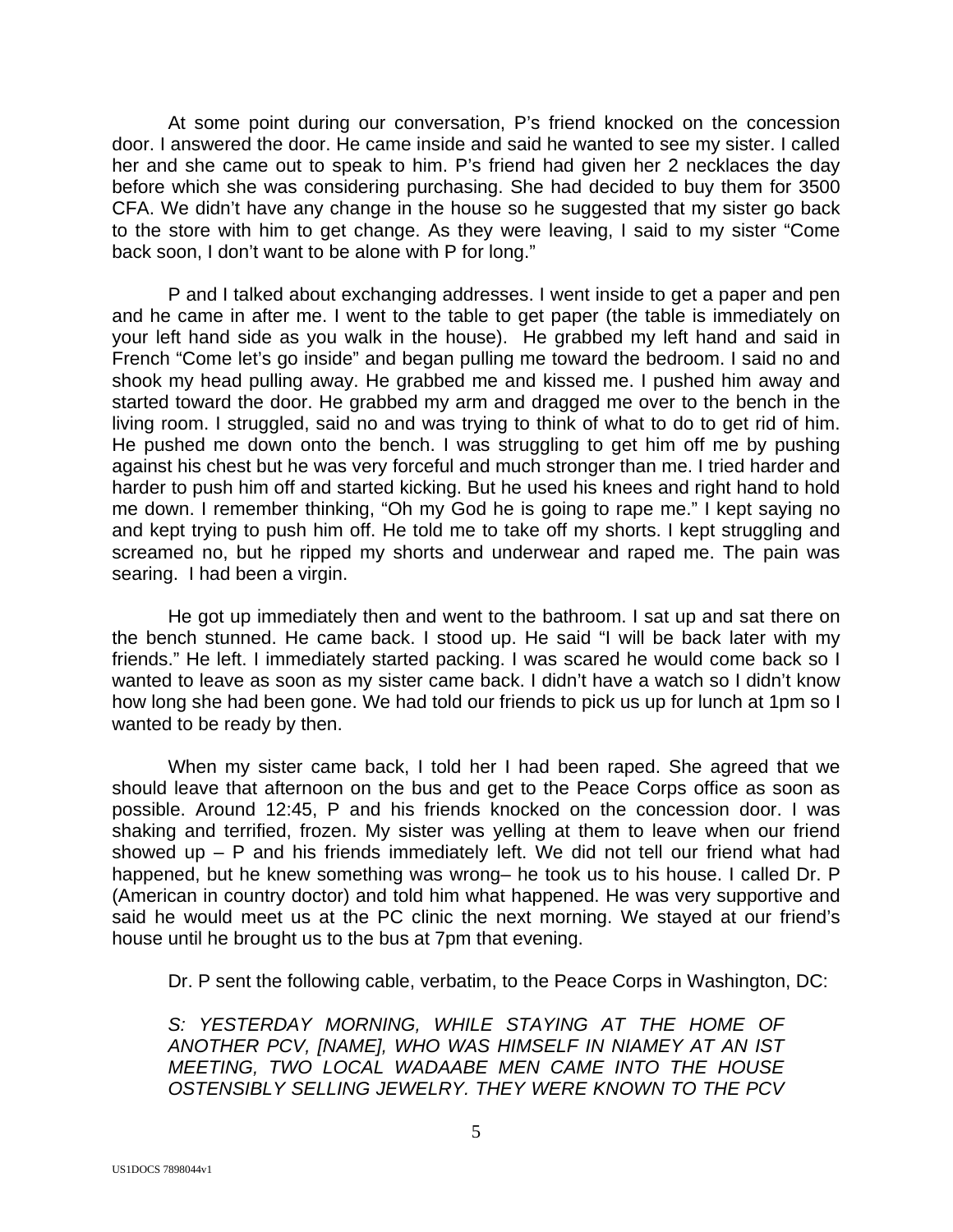*WHO LIVED THERE. ONE OF THE TWO MEN TOOK THE VISITING PCV'S SISTER BACK TO A JEWELRY SHOP WHERE HE SHOWED HER SOME JEWELRY AND SOLD IT TO HER. WHILE HE DID THAT, THE OTHER ONE RAPED THE VISITING PCV. THIS WAS DONE IN THE MORNING. THE PCV WAS PROPERLY DRESSED IN THE HOUSE. THERE WAS NO "REQUEST" ON HER PART. (SHE WAS A VIRGIN AS WELL).* . . .

*HE THEN LEFT. THE PCV AND HER SISTER ARRANGED TO COME TO NIAMEY AS SOON AS POSSIBLE AND CALLED ME AT HOME THIS MORNING, SATURDAY 12/28/91 AS SOON AS THEY GOT TO TOWN ON THE BUS. I MET THEM AT THE PEACE CORPS OFFICE WITHIN A FEW MINUTES. [MEDICAL NOTES FOLLOW]*

#### **IN COUNTRY RESPONSE: INADEQUATE**

 I was fortunate in that I knew my in-country doctor would be supportive because I had seen his response to the rape of a fellow PCV. When I arrived at Dr. P's office, he and Nurse E performed a pelvic exam and, with my permission, treated me prophylactically for sexually-transmitted diseases. He also made me feel safer, by inviting my sister and me to stay with him and his wife. I was not, however, given the option of a forensic rape exam, as neither Dr. P nor Nurse E were trained or equipped to perform one.

 During the few days I stayed with Dr. P, I saw a few of my PCV friends. But I do not recall a visit, or even a telephone discussion, with another other Peace Corps staff member, even the Country Director. I do not recall anyone speaking to me about whether or not I wanted to prosecute the perpetrator or what I might need to do to preserve that option. I do not recall making a formal statement to anyone, or being given the option of doing so. Dr. P arranged for my medical evacuation to Washington, D.C. within a few days. I was put on an international flight to D.C., via Paris, alone.

 Despite the absence of any support from the remainder of the Peace Corps' staff, I know I was lucky that my experience with the in-country doctor was positive. Many volunteers have not had the same experience. As a mental health professional, I can now see that, immediately following the rape, I was in the acute phase of my response to the trauma. From the outside, I appeared as if I were functioning. But inside, I was numb; I felt nothing. At some level, I did not believe what had happened to me. I kept playing it over and over again in my mind, blaming myself and trying to understand how I could have been so stupid. This is a very typical response for a victim of rape, or of any severe physical assault. At first, survivors are almost in denial about what occurred. Then, they try to make sense of what happened and, in doing so, obsessively examine how their own actions might have contributed to the assault. This is why survivors are so vulnerable to others' reactions in the acute aftermath of an assault.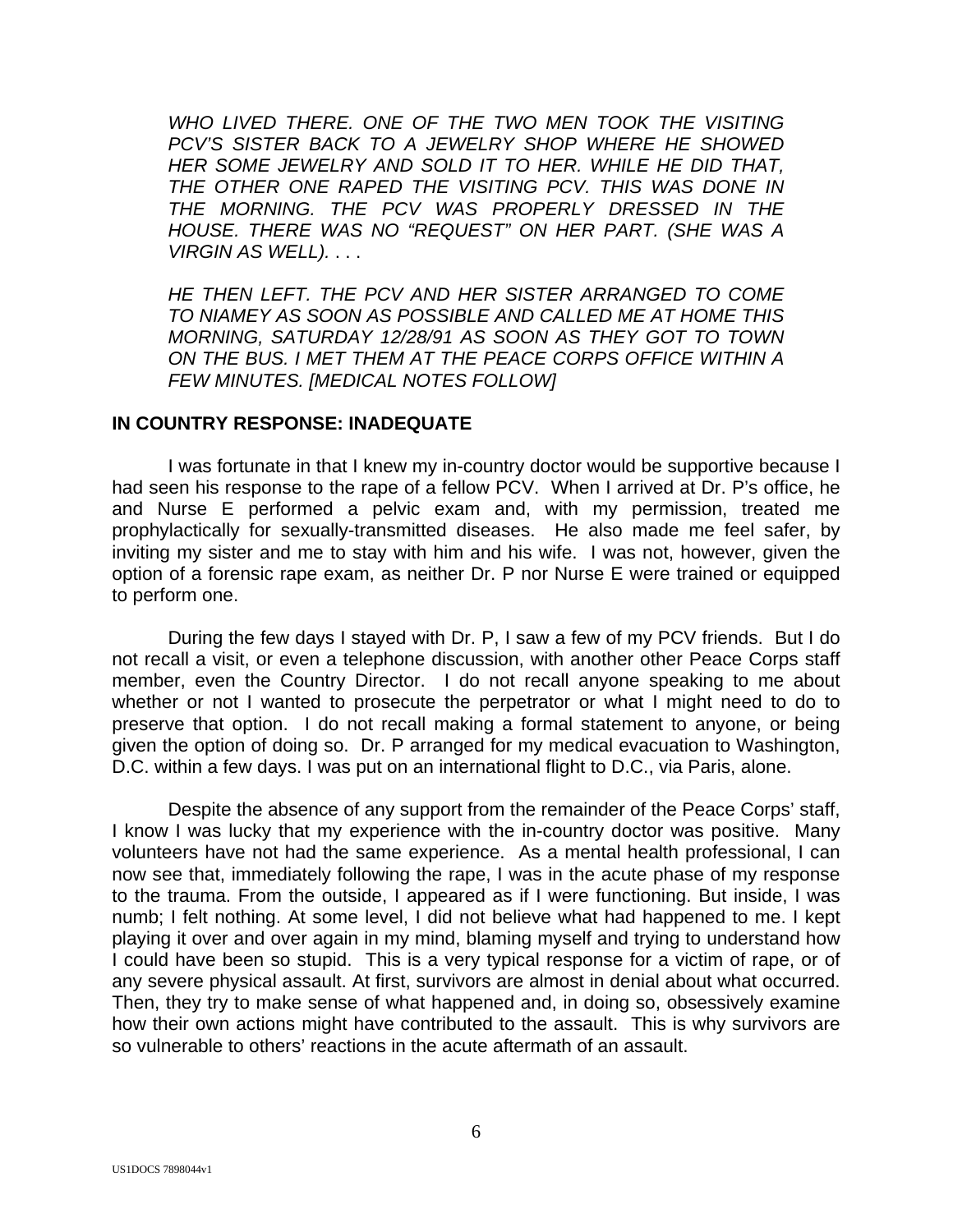Over a decade of research has demonstrated that social support, which empowers survivors in the immediate aftermath of an assault, is key to promoting longterm recovery. In fact, a meta-analysis of risk factors for posttraumatic stress disorder (PTSD) identified social support in the aftermath of a trauma as one of the primary determinants of whether a survivor develops PTSD.<sup>1, 2</sup> PTSD is a mental disorder that develops in response to a traumatic event, such as sexual assault. PTSD is characterized by three clusters of symptoms: (1) re-experiencing symptoms, in which the survivor relives the trauma in her thoughts and dreams, unable to get it out of her mind; (2) avoidance and numbing symptoms, in which the survivor avoids people, places, and anything that reminds her of the trauma, and shuts off her emotional responses; and (3) hyper-arousal symptoms, in which the survivor experiences difficulty concentrating, constant feelings of being on-guard and in danger, difficulty sleeping and irritability. In order to be officially considered PTSD, these symptoms must occur for at least a month and interfere with the individual's ability to function in daily life. $3$  An important point to note about PTSD is that, although almost all women who are raped show PTSD-like symptoms in the first days and weeks after an assault, $4$  only about half go on to develop the actual disorder.<sup>5</sup> Much research has focused on which factors influence the risk of developing PTSD following an assault and, as mentioned above, social support in the aftermath of trauma is key.

 Because of these survivor realities, the Peace Corps staff's in-country response to rape survivors is vital to guiding both the physical and psychological recovery of survivors. Peace Corps' in-country personnel need training on how to best respond to sexual assault survivors. Of course, a survivor's safety must be the Peace Corps' first priority. Once survivors are safe, the Peace Corps should inform them about and provide access to prophylactic treatment for sexually transmitted diseases and pregnancy. They should also provide survivors with access to a post-rape exam to preserve evidence that can be used in court. In-country doctors must be provided with the training and resources they need to do this. Research has shown that—done in a way that fully informs the survivors of the process—forensic rape exams can improve a survivor's recovery.<sup>6</sup> But, in addition to their duty to take the necessary physical precautions, Peace Corps' in-country staff also have the opportunity to jump-start the recovery process by giving survivors the proper emotional and social support. They must treat the survivor with concern and respect. They should alleviate, rather than compound, the self-blaming survivors are prone to experience. They should provide the survivor with immediate access to an advocate, so the survivor doesn't feel like she is navigating her recovery alone. The staff should also give the survivor information on the procedures for prosecuting her perpetrator in her country of service. Finally, survivors should be given the option of being accompanied back to the United States by a support person—whether another volunteer or Peace Corps staff member, rather than having to travel alone.

### **PEACE CORPS HEADQUARTERS: INSENSITIVE AND INAPPROPRIATE**

 When I arrived in Washington, D.C., I went immediately to the Peace Corps office. There, I was seen by M, a Peace Corps nurse who managed my "case,"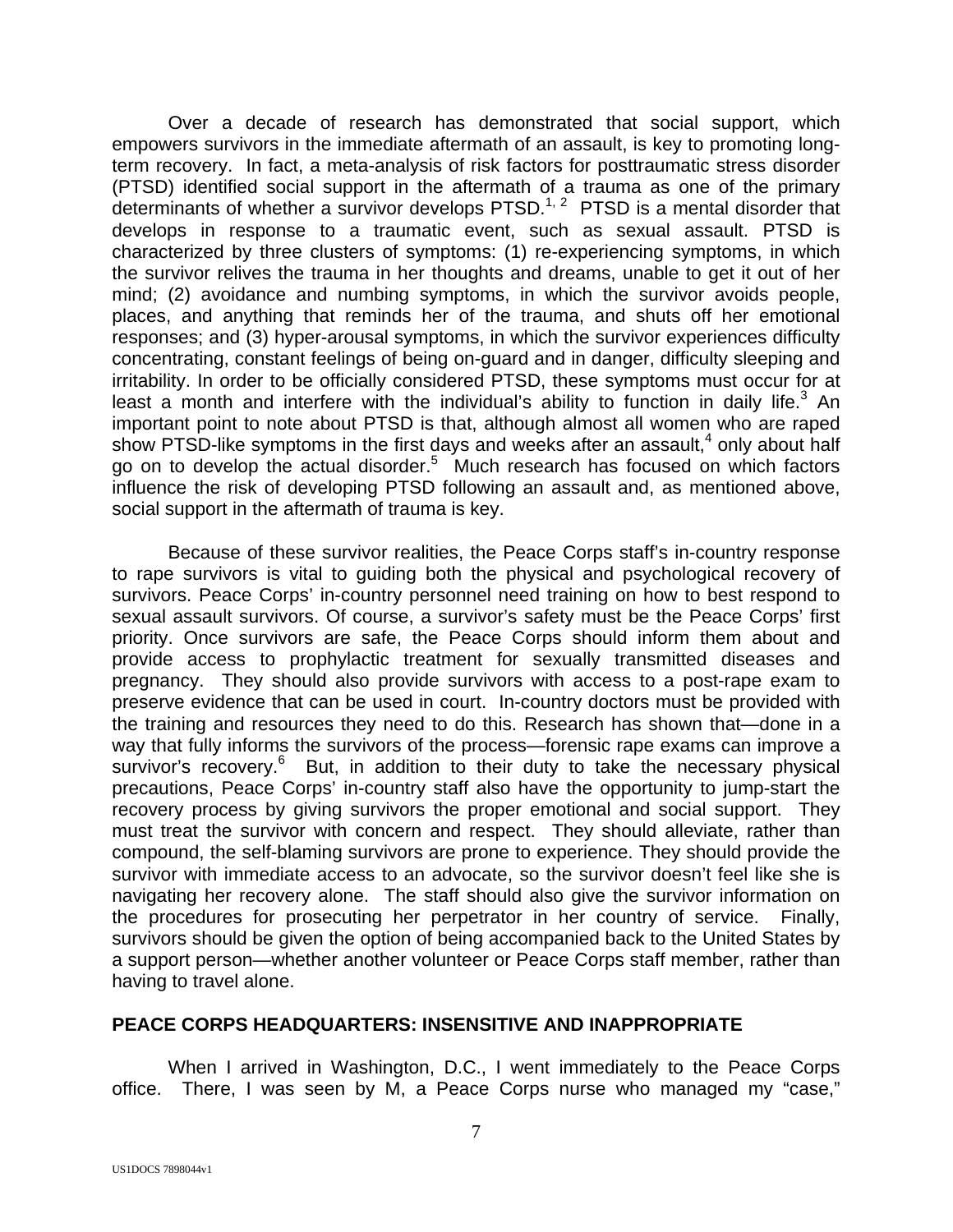providing medical and counseling referrals. I don't recall her ever asking me what happened, but she was aware I had been sent to D.C. because I was raped. I assume this information came via the cable sent by Dr. P to D.C. At the time, I was experiencing proto-typical posttraumatic stress symptoms. According to my Peace Corps medical records, I reported "difficulty sleeping, nightmares, reduced appetite, lethargy, sadness, fearfulness, self blame, and hyper-vigilance." I was diagnosed with posttraumatic stress disorder. According to my journal, I was also experiencing flashbacks of the assault. Moreover, I was very worried about the possibility of having contracted HIV, because A had told me he knew P had been treated repeatedly for STDs and A was very concerned P was HIV positive.

 Although the nurse who handled my case was very compassionate, my overall experience with the Peace Corps in DC was negative. In fact, I would say dealing with the Peace Corps in DC was almost worse than the rape itself. No one I dealt with had any experience in working with recently assaulted women. My impression was that the staff members I saw were more concerned about keeping my experience quiet than figuring out the best way to help me. For example:

 For medical care, I was sent to a male gynecologist. I was not asked if I was comfortable seeing a man (I would have said no; I had never before seen a male gynecologist, nor have I since.). The gynecologist was completely insensitive to my experience. Specifically, I recall him repeatedly asking detailed questions about my (at that time non-existent) sexual history. I recall finding the pelvic exam incredibly painful (probably because I was anxious) and him telling me to *stop being hysterical and just calm down*. I do not recall being given any information about sexually-transmitted diseases, potential disease symptoms, or HIV testing. In fact, no one at the Peace Corps ever mentioned HIV testing at all as far as I can recall—I ended up obtaining an HIV test on my own after I returned home to New Jersey. Overall, I remember my visit to the gynecologist as a horrible and re-traumatizing experience.

 For psychological treatment, I was referred to a counselor who I was told I had to see if I wanted to return to Niger (which, at the time, I thought I did). I didn't like or trust her, but I was not given the opportunity to see anyone else. She did numerous things that made me uncomfortable. Without ever asking if it was alright, she hugged me at the beginning and end of each session. She repeatedly told me I was not disclosing enough information. She told me that if I didn't participate in therapy (i.e., if I didn't tell her in greater detail about what had happened), she would not permit me to reinstate. Now, as a licensed clinical psychologist who specializes in trauma treatment, its clear to me that she violated the basic principles of trauma treatment, from inappropriate physical affection to bullying the client into telling her story before she is ready.

 Purportedly in furtherance of making the Peace Corps safer for other volunteers, I was also sent to speak with a staff member of the Inspector General's Office. This experience was a particular low in my mind. I went to her having been told that she was trying to learn more about the negative in-country experiences of female Peace Corps Volunteers, in order to improve our situation. It was clear from the beginning of the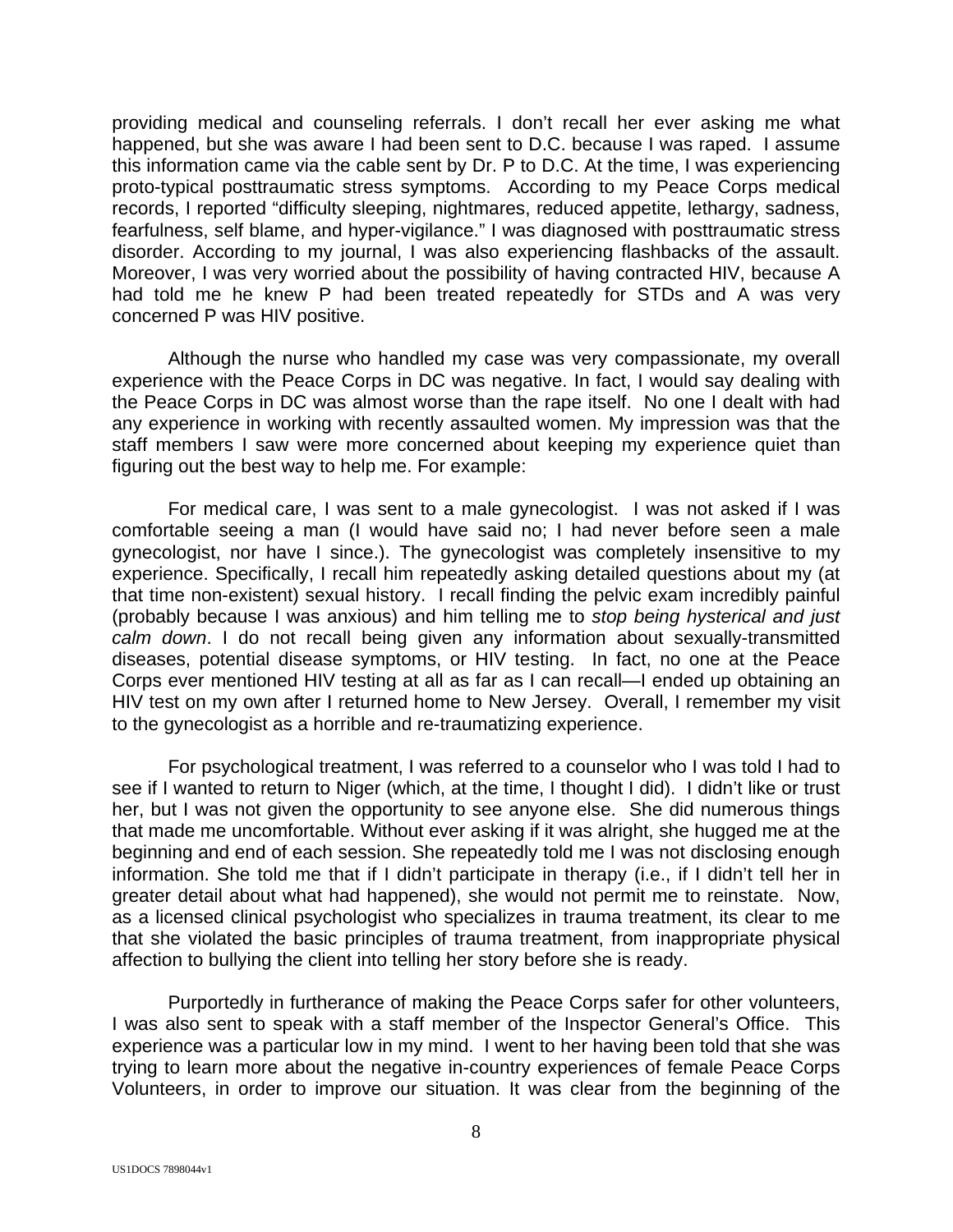meeting, however, that her interest was in discrediting my story. When she asked why I was there, I told her I had been raped in Niger and had been sent to talk to her. I can still clearly remember how she responded. She said: "I am so sick of you girls going over there, drinking, dancing and flirting, and then, if a guy comes on to you, you say you have been raped when you have lead them on." I was stunned—both that she would say this and that she clearly knew nothing and wanted to know nothing about my particular experience. She then told me she wanted me to write a "confidential" report for internal purposes. By this time, I was together enough to know that her behavior and this request were completely wrong and ill-motivated. My father helped me find an attorney, and all subsequent dealings with the IG went through her.

 In addition to the failure of its formal procedures to contribute to my recovery, the Peace Corps rejected requests for less formal assistance. While in D.C., I met several other women who had been medically evacuated for sexual assault. Since there were a number of us, we requested that the Peace Corps form a support group. The Peace Corps refused. We then decided to form our own group and requested that the Peace Corps provide us with a room in which to meet. Again, the Peace Corps refused. The Peace Corps' lack of support notwithstanding, some of us started meeting informally outside of the Peace Corps office.

 The Peace Corps' legal "assistance" was equally disappointing. When I decided I wanted to prosecute my perpetrator—encouraged by two other female PCV's who had been raped and had prosecuted—my statement was given to the police in Niger who apprehended and questioned P. He was released after questioning. After this, I spoke with the American in-country Peace Corps director about my case. I said I wanted to prosecute, and he responded: "It's your word against his. He said you wanted to have sex and we believe him." It was at that point that I decided I needed to give up on the Peace Corps and return home to New Jersey.

 When, as a mental health professional, I look back at the treatment I received from the Peace Corps in D.C., I am horrified. The Peace Corps' response was not only cavalier but damaging.

### **COMING HOME**

 I returned to my parents' home in New Jersey with the booklet the Peace Corps provides to returned volunteers, and nothing else. No efforts were made to refer me to a qualified therapist or medical professional in New Jersey. I recall feeling completely hopeless about myself and my future. My professional dreams of doing development work in Africa were shattered. For the first time in my life, I was neither working nor in school. I was someone who had always had clear goals and plans for the future and now had no idea what I was going to do next. My journal entries from this time are filled with references to suicide. I clearly needed help but had never been in any kind of therapy and did not know even how to go about finding a therapist.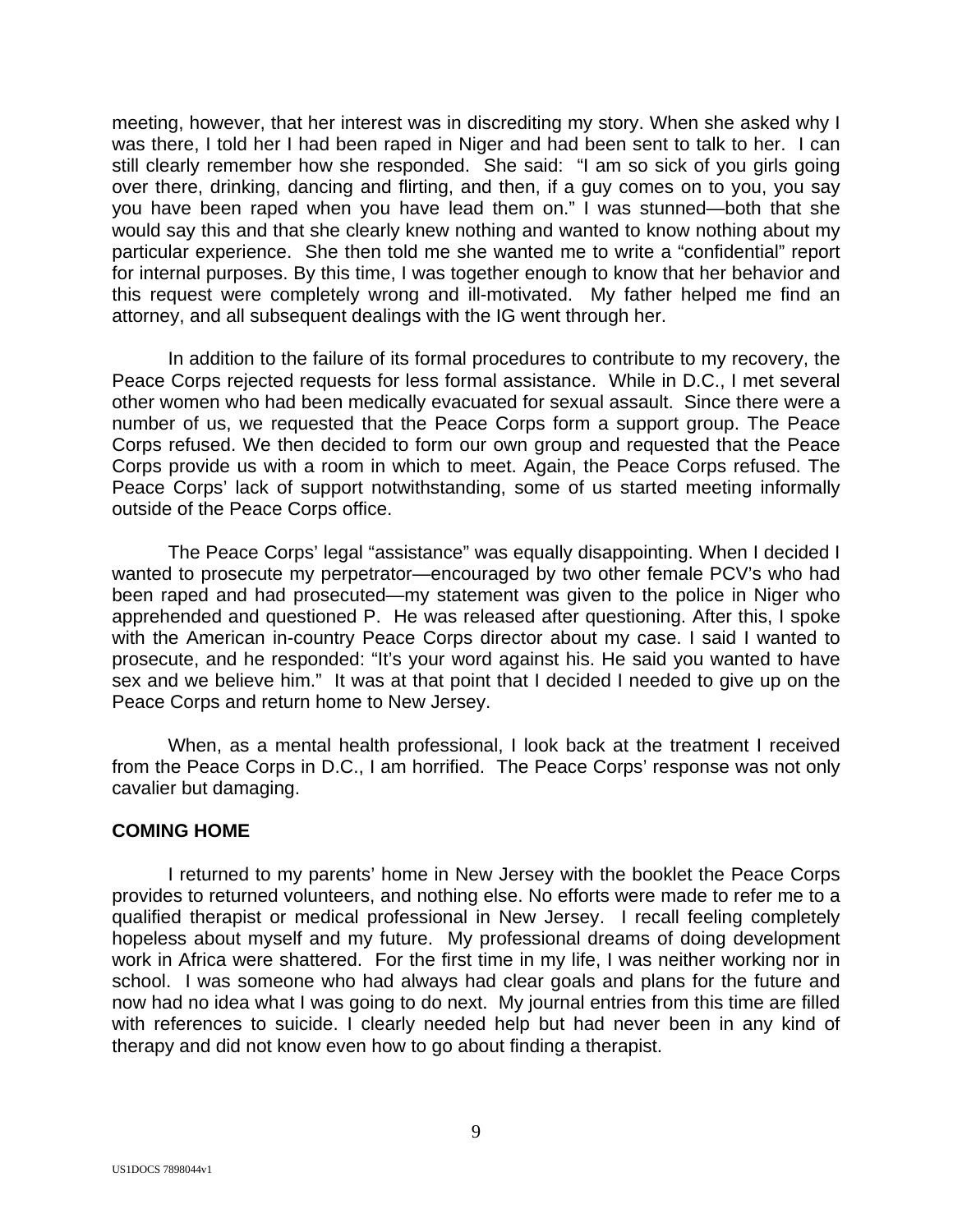Not long after my return home, a close family friend, whom I had known since childhood, asked me to visit her. She asked me to come alone, because she wanted to speak with me privately. She told me she had been raped by her boyfriend when she was a teenager. She cried while she told me and said I was only the third person she had told. She said she didn't want me to end up like her and begged me to get help. She then got me the name of a psychologist, Dr. L, and made me promise I would go see her. I called Dr. L the next day.

 After my experience with the Peace Corps' counselor in D.C., I was dreading going to Dr. L. I can still recall the feeling of relief I had when I entered her office. Her demeanor was quiet but warm. She let me talk about my experiences—the rape, the Peace Corps, being home—at my own pace. I started seeing her twice a week. The Peace Corps had made no effort to educate me in the process of obtaining workers compensation to cover my therapy. However, Dr. L patiently went through all the materials with me and helped me fill out the forms.

Dr. L's letter to the PC dated April 4, 1992 reads:

*Ms. Karestan Koenen is in individual psychotherapy with me. She comes to sessions twice per week and I have seen her six times. She is clearly suffering from the traumatic consequences of her rape. Focus of the sessions has been on exploring ways of helping her deal with her depression, her feelings of worthlessness, her continuous thinking about her rape, her social withdrawal, her guilt, her lack of trust in her herself and in those around her, and her helplessness to go on with her life.* 

*Karestan's work related paralysis is evident as she can not muster her internal, not her external resources to explore work opportunities. This*  aspect of her life will be addressed through specific career counseling *techniques and by the use of vocational tests. . . .*

 Over the next months, my therapy with Dr. L focused on helping me come to terms with my rape, alleviating my symptoms, and figuring out what I was going to do professionally. She also encouraged me to participate in a counseling group for rape survivors. Through talking with women who had similar experiences, participating in this group helped reduce my shame and self-blame.

 As a mental health professional, I am now shocked that I was sent home without a referral for follow-up mental health care. In D.C., and after release from service, a Peace Corps Volunteer who reports an assault should be offered adequate counseling with a therapist who is trained and experienced in treating trauma survivors (http://www.istss.org/Content/NavigationMenu/ISTSSTreatmentGuidelines/PTSDTreatm entGuidelines/default.htm).

 I am also disappointed that I was not informed of the Workers Compensation deadlines for submitting claims for the payment of care. It is my belief as a mental

US1DOCS 7898044v1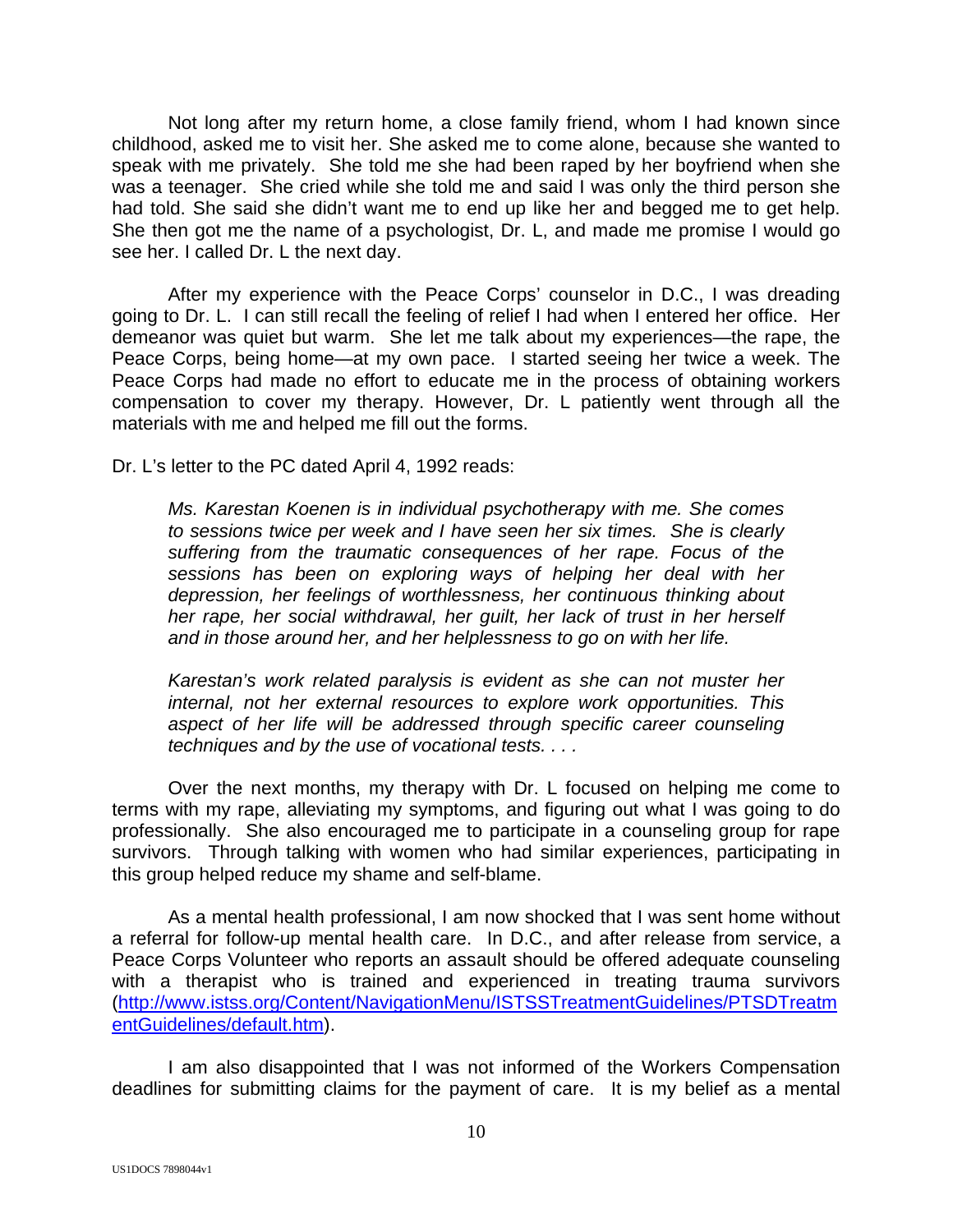health professional that the Workers Compensation deadlines for obtaining treatment for sexual trauma should be eliminated, as we know from empirical data that many rape survivors do not seek treatment for months or years after the rape. This does not mean they do not need treatment.

#### **RECOMMENDATIONS FOR CHANGE**

 I have been asked what I wish the Peace Corps had done differently in my case. Most fundamentally, I wish the Peace Corps had been on my side. The compassion of Dr. P and Nurse E in country aside, I found dealing with the Peace Corps a constant battle in which I was persecuted as if I were the criminal, rather than supported as the survivor.

 At the most fundamental level, I was disempowered by not being given basic choices about my medical and psychological care. I was discouraged from prosecuting. I was accused by an individual in the IG's office—the very office charged with investigating Peace Corps misconduct and protecting volunteers—of causing the rape. I was told by my Country Director that the Peace Corps was siding with my attacker. Any efforts I made, along with other volunteers, to obtain support, were thwarted at every level. I wish this had all been different.

 My experience with the Peace Corps was a second assault, almost eclipsing the first, because it was perpetrated by an institution I thought I knew and trusted. The Peace Corps' behavior towards me and other volunteer survivors was nothing short of shameful.

 Fear of being disbelieved or blamed, as I was by the Peace Corps, is exactly why so many survivors do not report their rapes. The Department of Justice estimates that 60% of all rapes are not reported to either police or medical personnel.<sup>7, 8</sup> The Pentagon estimates that 80% of rapes in the military go unreported. $9$  And when rapes are reported, only a small minority (5-8%) of rapists ever spend a day in prison. This data from the Department of Justice and the Pentagon suggests that the number of rapes of Peace Corps Volunteers are grossly underestimated; the real number is likely to be 2 to 5 times that reported. This is a travesty, and one that cannot be amended while people and institutions whom survivors trust and turn to offer disbelief or indifference, rather than support and protection. The Peace Corps, an organization known for its compassion and humanity, should be a leader in demonstrating how institutions should respond to harms inflicted on their members. Instead, for me and others, the Peace Corps demonstrated cold indifference.

 By blaming survivors, discrediting our experiences, and failing to provide adequate recovery services, the Peace Corps exacerbated our suffering. What shocked me most when hearing the stories of the other survivors here today, and those told in the affidavits sent here from women all across this country, were the similarities in our experiences. For almost 20 years, I thought my experience with the Peace Corps was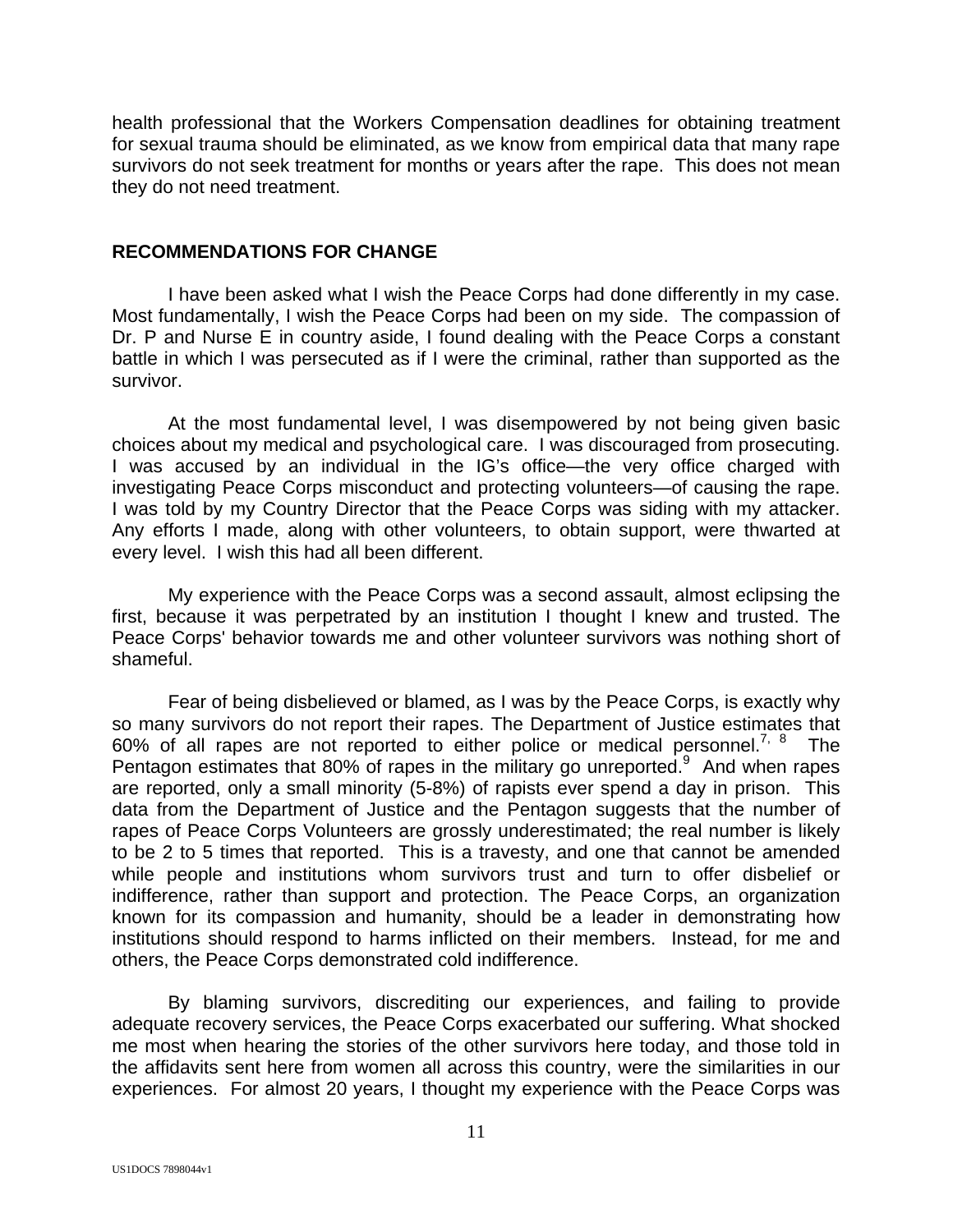uniquely horrible and invalidating. But its clear that, 20 years later, the Peace Corps still lacks understanding about how to protect and help assault survivors. Carol experienced the same denial and blame in the decade before me, as did Jess in the decade after.

 Practically speaking, there are so many tangible improvements the Peace Corps should make to improve its policies. The culture of the Peace Corps needs to be transformed from one that blames survivors to one that supports them. In order to accomplish this, the Peace Corps should take the recommendations of Jess and of First Response Action.

(http://firstresponseaction.org/index.php?option=com\_content&view=article&id=63&Item  $id=67$ )

 Peace Corps' in-country personnel need training on how to best respond to sexual assault survivors. I have recently reviewed the Peace Corps' current sexual assault response policies, as well as the video shown to current volunteers during their training. Both are woefully inadequate and, in some parts, actively harmful. I have attached to my testimony letters from other experts expounding on the shortcomings of these training materials. I hope you and Director Williams will read each of them, as their critiques are thoughtful and compelling.

 In-country doctors need to be trained in performing post-rape exams so that evidence can be collected for use in court. Recently assaulted volunteers need to be given clear information and access to prophylactic treatment for sexually transmitted diseases and pregnancy. They should also be given information on the procedures for prosecuting their rapists in their countries of service.

 In D.C. and in regions throughout the world, the Peace Corps should hire advocates for assault survivors who can support and inform them. Advocates should also protect the survivors' ability to make choices about their in-country post-reporting procedures, their domestic appointments upon return, and even their post-service care.

 In D.C. and after release from service, any Peace Corps volunteer who reports an assault should be offered adequate counseling with a therapist who is trained and experienced in treating trauma survivors.

(http://www.istss.org/Content/NavigationMenu/ISTSSTreatmentGuidelines/PTSDTreatm entGuidelines/default.htm).

 Further, the workers compensation deadlines for obtaining treatment should be eliminated, as we know from empirical data that many rape survivors who genuinely need treatment do not seek it for months or years after the rape.

 Finally, the Peace Corps should facilitate, rather than discourage, interaction among volunteers who have experienced assault.

All of these improvements are both necessary and realistic.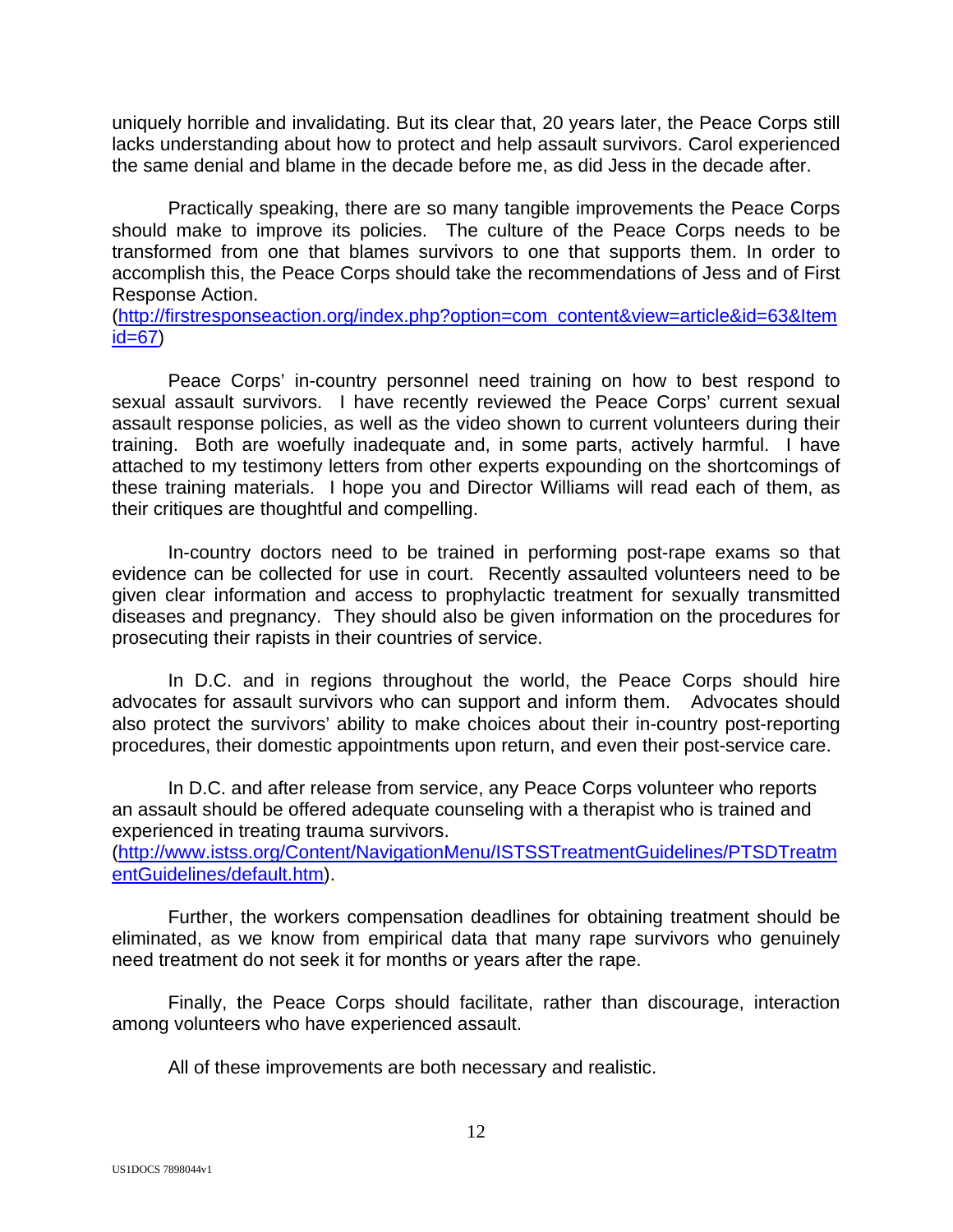I am proud to be a Returned Peace Corps Volunteer. I still believe that the Peace Corps embodies America's best ideals: dignity, humanity, and compassion. But I don't believe the Peace Corps can effectively promote those ideals without practicing them first. I thank you for the opportunity to speak to you about my experience. I hope it will help illustrate the gravity of the problem, the need for change, and the path to a better, stronger, safer Peace Corps.

- 1. Ozer EJ, Best SR, Lipsey TL, Weiss DS. Predictors of posttraumatic stress disorder and symptoms in adults: A meta-analysis. *Psychol Bull* 2003; **129:** 52-73.
- 2. Brewin CR, Andrews B, Valentine JD. Meta-analysis of risk factors for posttraumatic stress disorder in trauma-exposed adults. *J Consult Clin Psychol* 2000; **68:** 317-336.
- 3. American Psychiatric Association. *Diagnostic and Statistical Manual of Mental Disorders: Fourth Edition*. Author: Washington, D.C., 1994.
- 4. Rothbaum BO, Foa EB, Riggs DS, Murdock T, Walsh W. A prospective examination of post-traumatic stress disorder in rape victims. *Journa of Traumatic Stress* 1992; **5:** 455- 475.
- 5. Kessler RC, Sonnega A, Bromet E, Hughes M, Nelson CB. Posttraumatic stress disorder in the National Comorbidity Survey. *Arch Gen Psychiatry* 1995; **52:** 1048-1060.
- 6. Resnick H, Acierno R, Waldrop AE, King L, King D, Danielson C *et al.* Randomized controlled evaluation of an early intervention to prevent post-rape psychopathology. *Behav Res Ther* 2007; **45**(10)**:** 2432-2447.
- 7. Kilpatrick DG, Saunders BE, Veronen LJ, Best CL, Von JM. Criminal victimization: lifetime prevalence, reporting to police, and psychological impact. *Crime and Delinquency* 1987; **33**(4)**:** 479-489.
- 8. Rennison CM. Rape and sexual assault: Reporting to police and medical attention, 1992- 2000. 2002.

#### 9. Gibbs N.

Sexual Assaults on Female Soldiers: Don't Ask, Don't Tell. *Time Magazine*. Time: New York, 2010.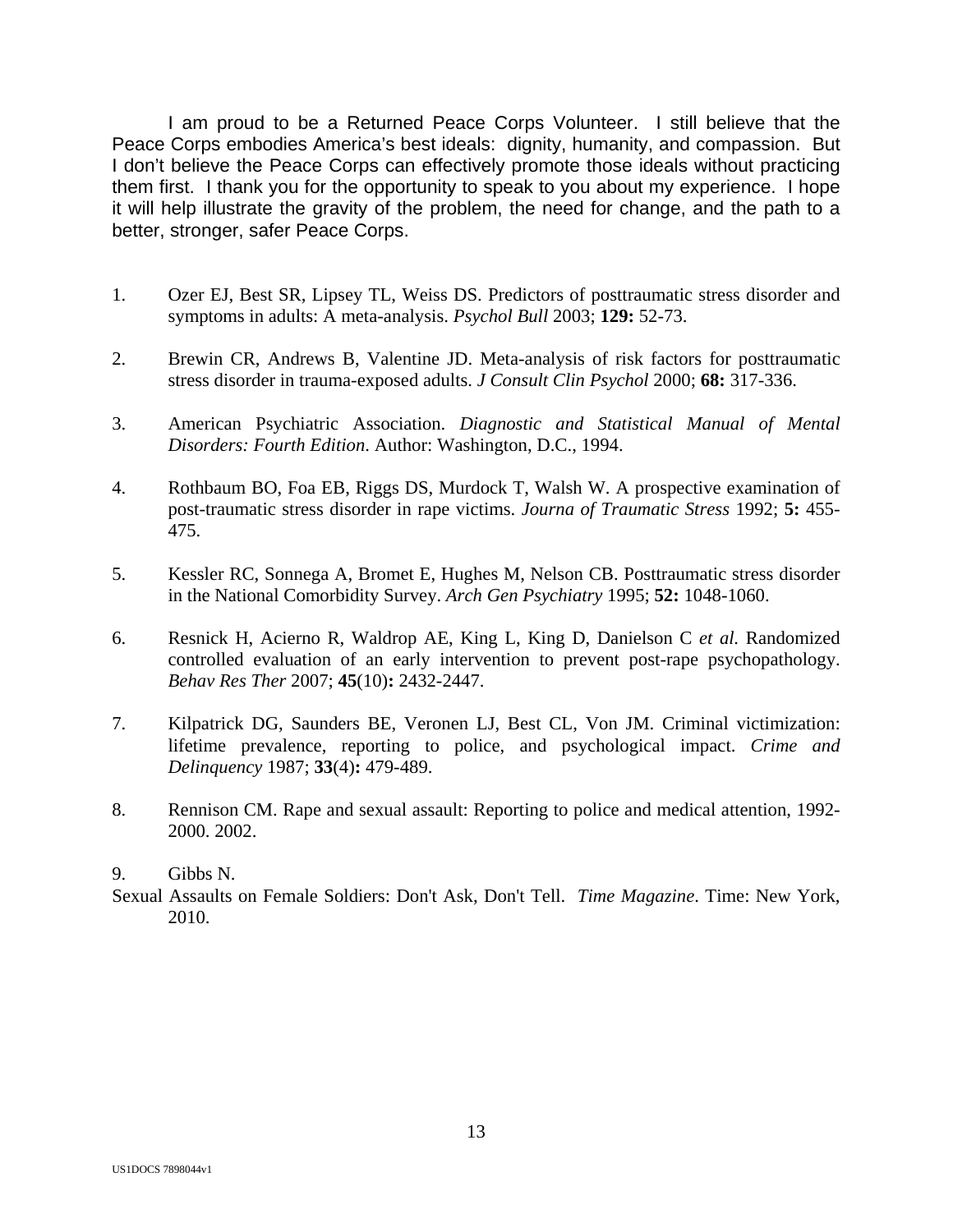$\bar{z}$ 

# United States House of Representatives Committee on Foreign Affairs

# "TRUTH IN TESTIMONY" DISCLOSURE FORM

Clause 2(g) of rule XI of the Rules of the House of Representatives and the Rules of the Committee require the disclosure of the following information. A copy of this form should be attached to your written testimony and will be made publicly available in electronic format, per House Rules.

| 1. Name:                                                                                                                                                                   |              | Organization or organizations you are<br><b>representings</b>                                                     |    |
|----------------------------------------------------------------------------------------------------------------------------------------------------------------------------|--------------|-------------------------------------------------------------------------------------------------------------------|----|
| Karestan C. Koenen                                                                                                                                                         |              |                                                                                                                   |    |
|                                                                                                                                                                            |              |                                                                                                                   |    |
| 3. Date of Committee hearing                                                                                                                                               |              |                                                                                                                   |    |
| May 11 2011                                                                                                                                                                |              |                                                                                                                   |    |
|                                                                                                                                                                            |              |                                                                                                                   |    |
| 4. Have you received any Federal grants or<br>contracts (including any subgrants and                                                                                       |              | 5. Have any of the organizations you are<br>representing received any Federal                                     |    |
| subcontracts) since October 1, 2008<br>related to the subject on which you have                                                                                            |              | grants or contracts (including any<br>subqrants and subcontracts) since<br>October 1, 2008 related to the subject |    |
| been invited to testily?                                                                                                                                                   |              | on which you have been invited to<br>testify?                                                                     |    |
| Yes                                                                                                                                                                        | $ _{\rm No}$ | Yes                                                                                                               | No |
| 6. If you answered yes to either item 4 or 5, please list the source and amount of each                                                                                    |              |                                                                                                                   |    |
| grant or contract, and indicate whether the recipient of such grant was you or the<br>organization(s) you are representing, You may list additional grants or contracts on |              |                                                                                                                   |    |
| additional sheets.                                                                                                                                                         |              |                                                                                                                   |    |
|                                                                                                                                                                            |              |                                                                                                                   |    |
| *Note: I am the Principal Investigator on several federal grants listed separately.                                                                                        |              |                                                                                                                   |    |
|                                                                                                                                                                            |              |                                                                                                                   |    |
|                                                                                                                                                                            |              |                                                                                                                   |    |
| <b>7. Signature:</b>                                                                                                                                                       |              |                                                                                                                   |    |
|                                                                                                                                                                            |              |                                                                                                                   |    |
|                                                                                                                                                                            |              |                                                                                                                   |    |

Please attach a copy of this form to your written testimony.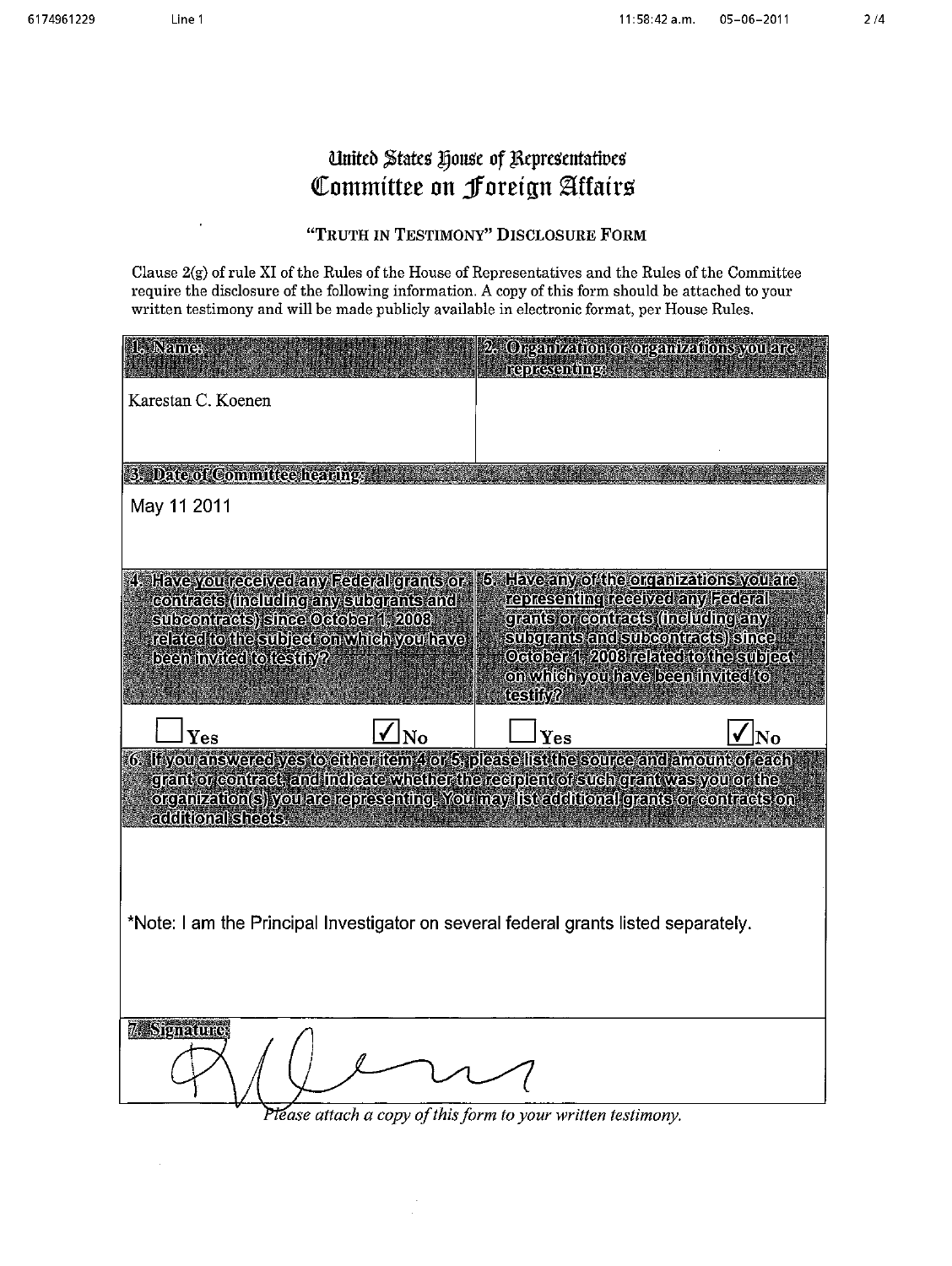Karestan C. Koenen Hearing Date: May 11 2011

Federal Grants (completed, current, pending):

Completed:

- $2002 2003$ CDC, Columbia Center for Youth Violence Prevention, Principal Investigator: Exposure to Trauma and Disruptive Behavior: Cognitive and Genetic pathways, pilot grant, \$14,000 Total Costs
- $1998 1999$ NIMH, Pre-doctoral Fellow: The Comorbidity of PTSD and Antisocial Personality Disorder: An Epidemiological and Genetic Study, (Sponsor – Michael Lyons, Ph.D.), Pre-doctoral National Research Service Award, \$13,727 Total Costs
- $1997 1999$ Department of Veteran's Affairs, Co-Principal Investigator: The Comorbidity of PTSD and Antisocial Personality Disorder, (Principal Investigator - Jessica Wolfe, Ph.D.), \$90,625 Total Costs
- NIMH, Co-Investigator: Measurement of Major Stressful Events Over  $2000 - 2005$ Life Courses, (Principal Investigator – Bruce P. Dohrenwend, Ph.D.), \$2,145,632 Total Costs
- NIMH, Principal Investigator: Developmental Epidemiology of PTSD,  $2004 - 2010$ Clinical Research Scientist Career Development Award (K08), \$737,899 Total Costs
- NIMH, Principal Investigator, Research Education in Disaster Mental  $2007 - 2009$ Health Program, Training Fellowship, \$9,030 Total Costs

**Current Funding:** 

- 2007 2012 NIMH, Principal Investigator: Genetic Determinants of PTSD in Women, R01, \$3,264,539 Total Costs.
- 2009 2012 NIDA, Principal Investigator (subcontract): Ecologic Stressors, PTSD, and Drug Use in Detroit, R01 (PI: Allison Aiello), \$134,678 Total Subcontract Costs
- NIMH, Principal Investigator (subcontract): Network Science  $2009 - 2011$ Methodology for Assessing PTSD Risk, R21 (PI: Glenn Saxe), \$48,857 **Total Subcontract Costs**